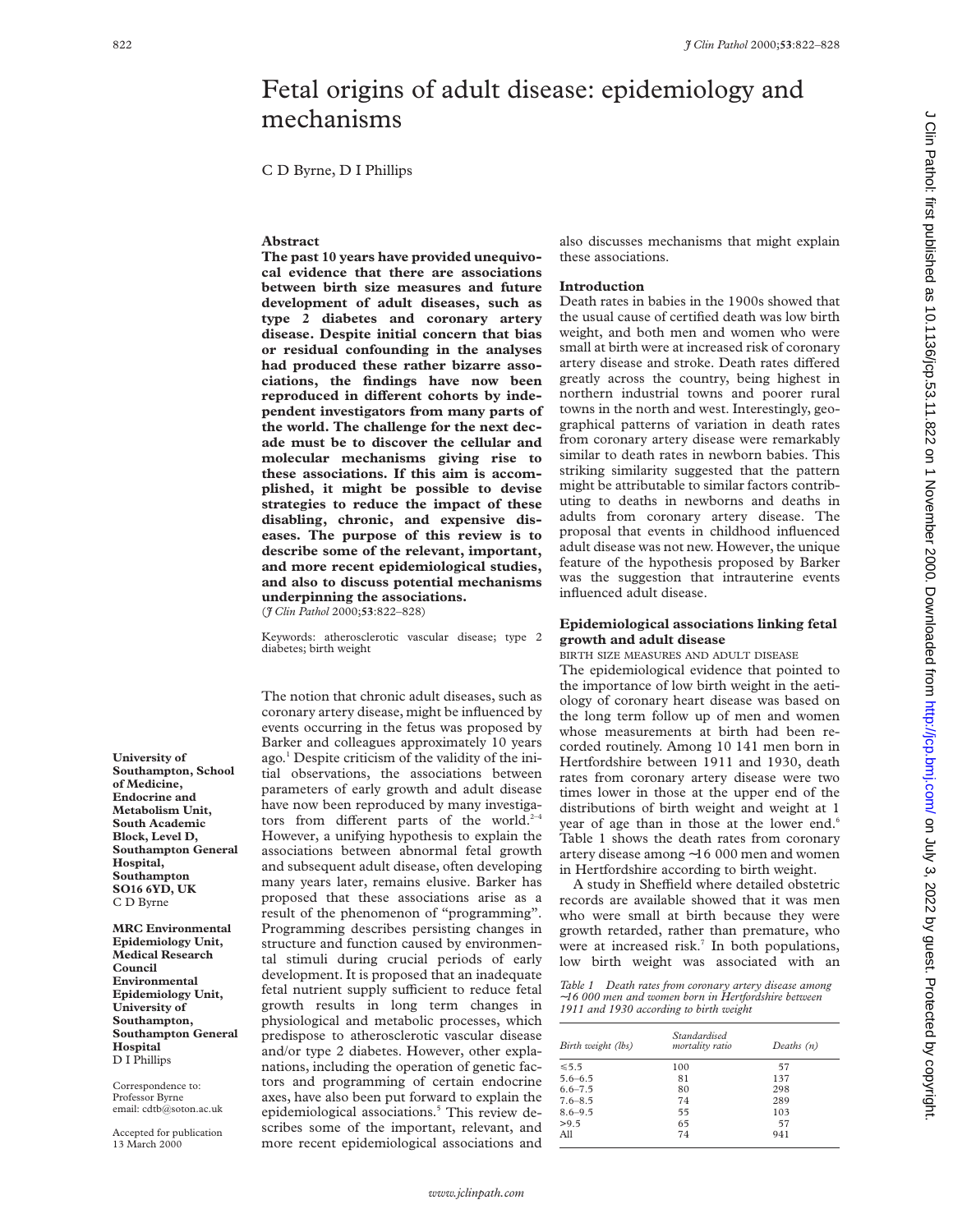*Table 2 Prevalence of the metabolic syndrome in men aged 64 years according to birth weight*

| Birth weight (lb) | No of men | Percent with metabolic<br>syndrome | Odds ratio                 |
|-------------------|-----------|------------------------------------|----------------------------|
| < 5.5             | 20        | 30                                 | 18 (2.6 to 118)            |
| $5.6 - 6.5$       | 54        | 19                                 | 8.4 (1.5 to 49)            |
| $6.6 - 7.5$       | 114       | 17                                 | $8.5(1.5 \text{ to } 46)$  |
| $7.6 - 8.5$       | 123       | 12                                 | 4.9 (0.9 to 27)            |
| $8.6 - 9.5$       | 64        | 6                                  | $2.2(0.3 \text{ to } 14)$  |
| >9.5              | 32        | 6                                  | 1.0                        |
| Total             | 407       | 14                                 | $p$ for trend $\leq 0.001$ |

increased risk of stroke.<sup>8</sup> The association between low birth weight and coronary artery disease has subsequently been confirmed in studies of men in Uppsala, Sweden<sup>4</sup>; Helsinki, Finland<sup>9</sup>; and Caerphilly, South Wales<sup>10</sup>; and among 80 000 women in the American nurses study, where there was a similar twofold decrease in relative risk for non-fatal coronary heart disease across the range of birth weights.<sup>2</sup> Similarly in India, among South Indian men and women, the prevalence of coronary artery disease fell from 18% in those who weighed 2500 g at birth to 4% in those who weighed 3200 g at birth. $3$ 

The Hertfordshire study and many of the other studies throughout the world only have data on the weight of the baby at birth. Clearly, birth weight is only a summary measure of growth and development of the fetus in utero. Where data are available on other anthropometric measurements at birth, including body length and head circumference, they show that suboptimal fetal growth, as indicated by thinness at birth (that is, a low ponderal index: birth weight/length<sup>3</sup>) or stunting, predict atherosclerotic vascular disease in later life.<sup>9</sup>

The associations between birth size and cardiovascular disease are parallelled by associations between early growth and many risk factors for cardiovascular disease, in particular type 2 diabetes and hypertension. In Hertfordshire, the prevalence of type 2 diabetes or its precursor, glucose intolerance, fell from 40% among those who weighed  $\leq 5.5$  lb at birth to 14% in those who weighed  $\geq 9.5$ .<sup>11</sup> To date, 70 studies throughout the world have replicated the association between birth size parameters and hypertension, and 30 studies have shown an association between these parameters and glucose intolerance. Taken together, these studies have involved approximately 400 000 individuals (CM Law, 1999, personal communication).<sup>12</sup><sup>13</sup> Type 2 diabetes and hypertension frequently occur together in the same patients and this combination, which is also associated with other disorders such as dyslipidaemia, central obesity, and insulin resistance, is known as the metabolic syndrome, which strongly predisposes to atherosclerotic vascular disease. Low birth weight is strongly associated with the metabolic syndrome, and the prevalence of this syndrome fell from 30% among men in Hertfordshire who were  $\leq 5.5$  lb at birth, to 6% in those who weighed  $\geq 9.5$  lb (table 2).<sup>14</sup>

Although obesity, and in particular central obesity, predispose to the development of the metabolic syndrome, it seems that the effects of

low birth weight and adult obesity are additive. The highest risk of developing the metabolic syndrome is among men and women who were small at birth but who become obese in adult life. Because the metabolic syndrome is characterised by insulin resistance, this suggested that low birth weight might be associated with insulin resistance. Insulin resistance was measured using a short insulin tolerance test in a sample of men and women in the Preston study. The results suggested that men and women who were thin at birth, as indicated by a low ponderal index, were insulin resistant in adult life.<sup>15</sup> The association was independent of current body mass index. The relation between reduced fetal growth and insulin resistance has now been confirmed by a variety of techniques including the euglycaemic clamp and the intravenous glucose tolerance test with minimal modelling.16–19 Taken together with the data on the relation between birth weight and the prevalence of the metabolic syndrome, these findings suggest that insulin resistance may originate through impaired development in fetal life, and might play an important part in mediating the link between low birth weight and cardiovascular disease.<sup>21</sup>

IN CHILDHOOD AND EARLY ADULTHOOD, DO RELATIONSHIPS EXIST BETWEEN RISK FACTORS FOR CHRONIC DISEASE AND BIRTH SIZE PARAMETERS?

The existence of associations between birth weight and adult disease does not prove that a there is a causal relation between parameters of early development and future adult disease. In an attempt to strengthen the body of evidence supporting a causal link, the relation between size at birth (birth weight, thinness at birth) and concentrations of plasma glucose and serum insulin has been examined in children, and the associations compared with those occurring with measures of current childhood size. A school based survey of 10 to 11 year old UK children was undertaken (response rate, 64%), with measurements made after an overnight fast. One group of children  $(n = 591)$  was studied fasting, whereas the other  $(n = 547)$ was studied 30 minutes after a standard oral glucose load (1.75 g/kg). Birth weight was assessed by maternal recall and thinness at birth using birth records. In this study, neither fasting nor post-load glucose concentrations showed any consistent relation with birth weight or ponderal index at birth. However, after adjustment for childhood height and ponderal index, both fasting and post-load insulin values fell with increasing birth weight. These investigators showed that for each kg increase in birth weight, fasting insulin fell by 16.9% and post-load insulin by 11.6%, although the proportional change in insulin value for a 1 SD increase in childhood ponderal index was much greater than that for birth weight (27.2% and −8.8%, respectively, for fasting insulin). The authors concluded that low birth weight is not related to glucose intolerance at 10–11 years. They suggested that reduced birth weight might be related to the early development of insulin resistance, but in contemporary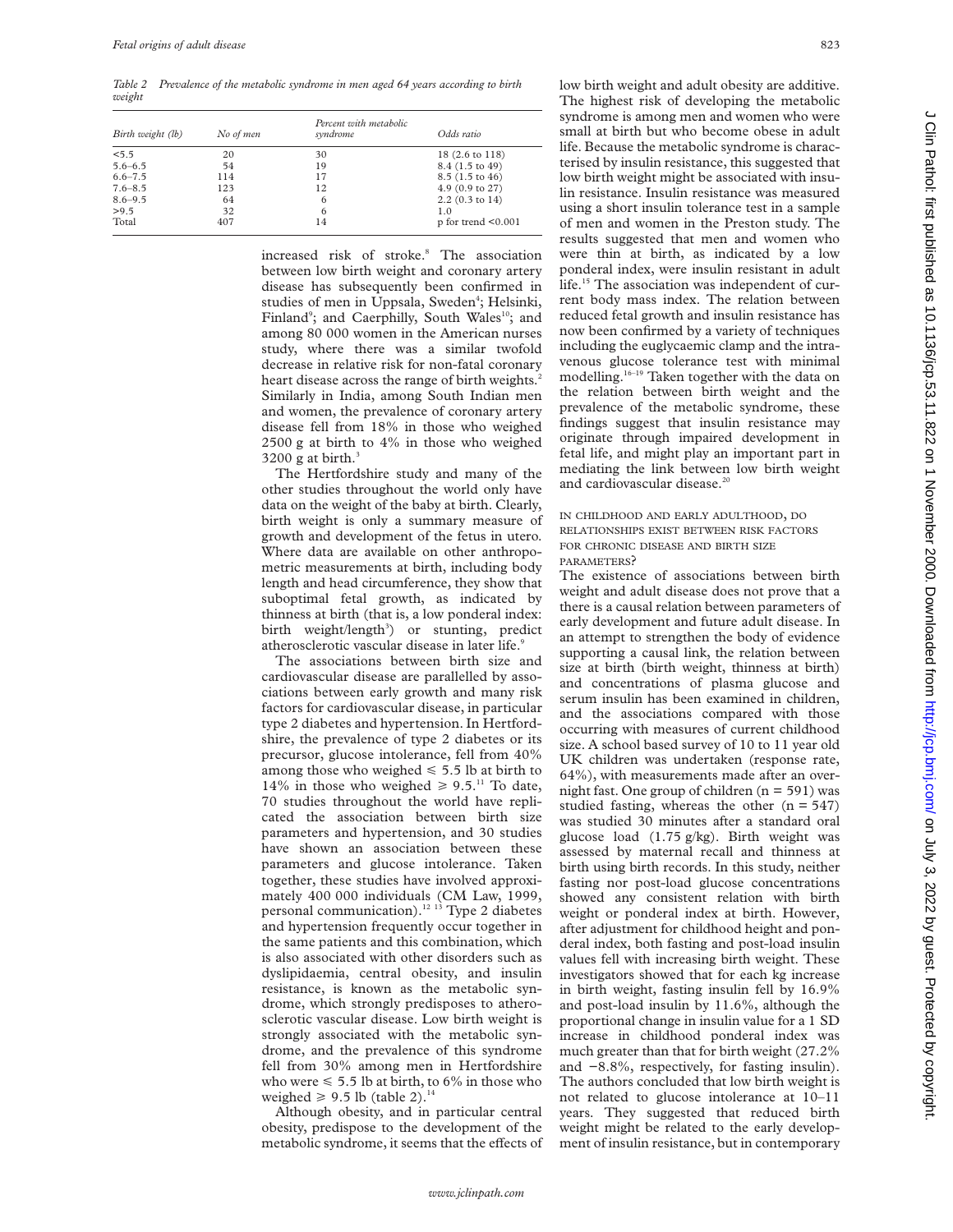children, obesity is a stronger determinant of insulin concentration and insulin resistance than size at birth. $21$ 

It was shown in a cohort of 7 year old children in Salisbury, UK, that thinness at birth is associated with increased 30 minute glucose concentrations. To discover whether thinness at birth is associated with reduced glucose tolerance in children, 250 children aged 7 years underwent an abbreviated oral glucose tolerance test. Children who were thin at birth, as measured by a low ponderal index, had higher plasma glucose concentrations. The plasma glucose concentration 30 minutes after a glucose load rose by 0.07 mmol/litre for every unit (kg/m 3 ) fall in ponderal index. Children in the lowest quarter of the distribution of ponderal index ( < 23 kg/m 3 ) had a mean 30 minute plasma glucose concentration of 8.49 mmol/litre compared with a mean of 7.97 mmol/litre for those in the highest quarter  $(> 27.5 \text{ kg/m}^3)$ . These associations were independent of duration of gestation, sex, social class, or the child's current weight. Thus, this finding is not completely in keeping with the observation in 11 year old children discussed above.<sup>22</sup>

Yajnik and colleagues studied 4 year old Indian children, to determine whether low birth weight is associated with reduced glucose tolerance in Indian children.<sup>23</sup> Glucose tolerance tests were carried out on 379 children aged 4 years, whose birth weights were recorded, in Pune, India. Among 201 children who had been looked after on the routine postnatal wards at birth, those with lower birth weights had higher plasma glucose and insulin concentrations 30 minutes after an oral glucose load, independent of their current size. Mean glucose and insulin concentrations were 8.1 mmol/litre and 321 pmol/litre, respectively, in children whose birth weight had been 2400 g or less, compared with 7.5 mmol/litre and 289 pmol/litre, respectively, in those who weighted more than 3000 g. Among 178 children who had been looked after in the special care baby unit, those with lower birth weights also had higher plasma insulin concentrations at 30 minutes, but there were no trends with plasma glucose. These findings suggested that Indian children with reduced intrauterine growth might have altered glucose homeostasis.

To determine relations between schoolchildren's blood pressure, glycated haemoglobin value, and cholesterol concentration and their anthropometry, socioeconomic status, and birth measurements, Forrester and colleagues undertook a retrospective cohort study in 27 schools closest to the University Hospital, Kingston, Jamaica. Two thousand three hundred and thirty seven children aged 6–16 years were recruited, and their birth records were recovered. Of these individuals, 1610 had suitable records, 659 had records including birth length, and 610 of these were prepubertal. Systolic blood pressure was inversely related to their birth weight and directly related to their current weight. Glycated haemoglobin was higher in children with thicker triceps skinfolds

and who had been shorter at birth. Serum cholesterol was inversely related to current height and was directly related to triceps skinfold thickness and higher socioeconomic status. Thus, blood pressure was inversely related to birth weight and directly related to current weight. Glycaemic control and serum cholesterol were related to short length at birth, height deficit in childhood, and childhood obesity.24

Thus, parameters of childhood growth and obesity seem to be important determinants of cardiovascular risk factors in children. Given the uncertain relevance of modest changes in these measured parameters in childhood, predisposing to either type 2 diabetes and/or atherosclerotic vascular disease in adulthood, the importance of these studies is unknown.

### POTENTIAL CONFOUNDING FACTORS

It is often argued that a relation between altered patterns of development occurring in the fetus and future development of adult disease is confounded by other factors. The same factor(s) that causes reduced fetal growth and development might also predispose to adult disease. Individuals whose growth was impaired during early development might continue to be exposed to the same adverse environment in childhood and early adulthood, which might cause adult disease. Thus, these later life events could be interpreted as being the result of programming. However, in studies in which data were available on lifestyle factors, including smoking, employment, alcohol consumption, and exercise, these lifestyle factors had little effect on the independent relation between birth weight and coronary artery disease.

# **Potential mechanisms linking fetal growth and adult disease**

The molecular and cellular mechanisms that could explain the link between reduced fetal growth and the metabolic syndrome in adult life are not understood but are currently under intensive investigation.

# DOES GENETIC VARIATION MEDIATE A LINK BETWEEN REDUCED BIRTH SIZE AND ADULT DISEASE ?

It is possible that there is a genetic basis underpinning the link between fetal growth and the metabolic syndrome. It is known that insulin has a central role in fetal growth, ensuring that growth rates are commensurate with the nutrient supply. Experimental manipulations that reduce insulin secretion in utero also reduce fetal growth.<sup>25</sup> Hence, any gene reducing insulin secretion would also be expected to lower birth weight and predispose to diabetes in adult life. Recently, it has shown that diabetes caused by the rare mutation of the pancreatic glucose sensing gene, glucokinase, which is a regulator of insulin secretion, is associated with a 500 g birth weight reduction.<sup>26</sup> Furthermore, as well as genes modulating insulin secretion, genes determining insulin resistance would also impair fetal growth. This phenomenon has been demonstrated in transgenic mice lacking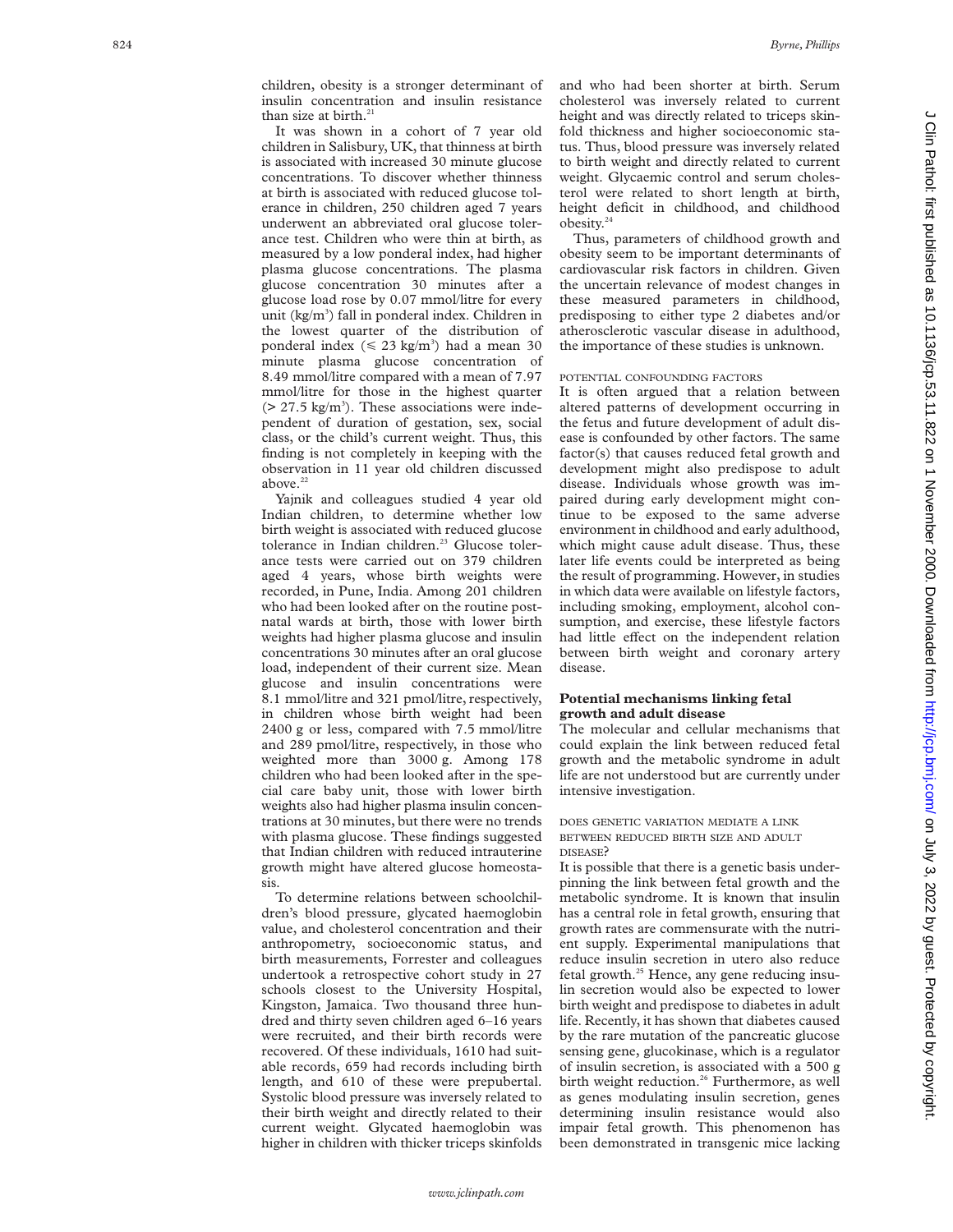key intermediates in the insulin receptor signalling mechanism.<sup>27</sup> McCance *et al* have taken this idea further by suggesting that genes promoting fetal insulin resistance would increase survival of a fetus exposed to undernutrition in utero. In conditions of undernutrition, a genotype conferring insulin resistance would be preferentially selected for during evolution because this genotype would increase survival among small babies, who would otherwise have a high perinatal mortality. This phenomenon has been referred to as "the surviving small baby hypothesis".<sup>28</sup> Dungar has studied common allelic variation at the variable number of tandem repeats (VNTR) locus in the insulin promoter region of the insulin gene. In a prospective study of 758 children born in Avon, the III/III genotype, which has a prevalence of about 9%, was found to be linked with a 200 g increase in birth weight and larger body size at birth.<sup>5</sup> Other studies have previously shown associations between this genotype and insulin resistance or type 2 diabetes. On the basis of this finding, the authors suggested that this gene, which increased birth weight, might enhance perinatal survival and perhaps paradoxically increase susceptibility to type 2 diabetes. However, despite this association, it is difficult to rationalise how this gene might explain an association between low birth weight and type 2 diabetes. Indeed, a recent analysis suggested that the influence of this polymorphism was much smaller than the stronger birth size effect in the Hertfordshire cohort.<sup>29</sup>

Although genes might contribute to the association between birth size and diabetes, several sources of evidence suggest that it is the maternal environment rather than genetic factors that is the dominant influence on birth size. The strong influence of the mother is demonstrated by half sibling studies showing a stronger correlation between the birth weights of half siblings sharing the same mother  $(r = 0.58)$  than among half siblings who share a father  $(r = 0.1)$ .<sup>30</sup> In an analysis of the familial aggregation of birth weight, Penrose concluded that 62% of the variation in birth weight was the result of the intrauterine environment, 20% resulted from maternal genes, and 18% from fetal genes.31 The importance of the maternal environment is also supported by animal cross breeding experiments and by embryo transfer experiments; a fetus transferred to a larger uterus will attain a larger birth size.<sup>32</sup> Recent important evidence that the diabetogenic effect of small birth size is not genetic has come from an analysis of the relation between birth size and diabetes in the Danish Twin Registry. Poulsen and colleagues found 14 pairs of monozygous twins discordant for type 2 diabetes. The twins with diabetes had significantly lower birth weights than the nondiabetic twins (2571 *v* 2841 g, p < 0.0001). Because of the genetic identity of monozygous twins, this finding suggests that the association between low birth weight and type 2 diabetes is independent of genetic factors.<sup>33</sup>

DOES FETAL MALNUTRITION MEDIATE A LINK BETWEEN REDUCED FETAL GROWTH AND ADULT DISEASE?

Poor maternal nutrition during crucial periods of fetal development might not only impair fetal growth but might permanently affect the structure and physiology of several organs and tissues. For example, a reduced nutrient supply to the fetal guinea pig induced by either unilateral uterine artery ligation or a low protein maternal diet during gestation in rats causes a lifelong increase in blood pressure in the offspring. $34\,35$  These results represent examples of programming where the stimulus applied during development has resulted in lifelong effects. The data from these experiments led to the hypothesis that an association between reduced fetal growth and diabetes in adult life occurred because of fetal undernutrition. This hypothesis is supported by a follow up study of babies born in the "Dutch hunger winter" of 1944. This study of men and women, aged 50 years, who were born around the time of the Dutch famine shows that undernutrition particularly during the later stages of gestation was associated with reduced glucose tolerance in middle age, and this effect was independent of any influence of adult obesity.<sup>36</sup>

However, to date, it is uncertain whether maternal malnutrition is uniquely responsible for an association between birth weight and subsequent adult disease. To investigate the relation between decreased maternal food intake and risk factors for coronary heart disease in adult life, a cross sectional study of 169 subjects exposed to malnutrition in utero (intrauterine group) during the siege of Leningrad (now St Petersburg) in 1941–4 was undertaken.<sup>37</sup> The results of this study show that there was no difference between the subjects exposed to starvation in utero and those starved during infant life in glucose tolerance, insulin concentrations, blood pressure, and lipid concentrations. However, concentrations of von Willebrand factor (a marker of endothelial cell dysfunction) were raised in those exposed to malnutrition in utero. Thus, intrauterine malnutrition as a result of maternal starvation was not associated with glucose intolerance, dyslipidaemia, hypertension, or cardiovascular disease, but was associated with a suggestion of endothelial cell dysfunction in adulthood.

The explanation for the apparent discrepancies between the Dutch hunger winter and the Leningrad famine studies are presently uncertain. In Holland, affected individuals were subjected to an acute period of famine followed by relatively good nourishment, whereas in Russia individuals were poorly nourished leading up to the famine. After a period of severe malnutrition, nourishment remained poor in Russia for a considerable period of time thereafter. Thus, to speculate, it is possible that differential nutritional stimuli, after a period of malnutrition, produce greatly different "catch up" growth. Differential nutrition would also affect maternal body composition, which might in turn influence fetal development. For example, a plentiful food supply would potentially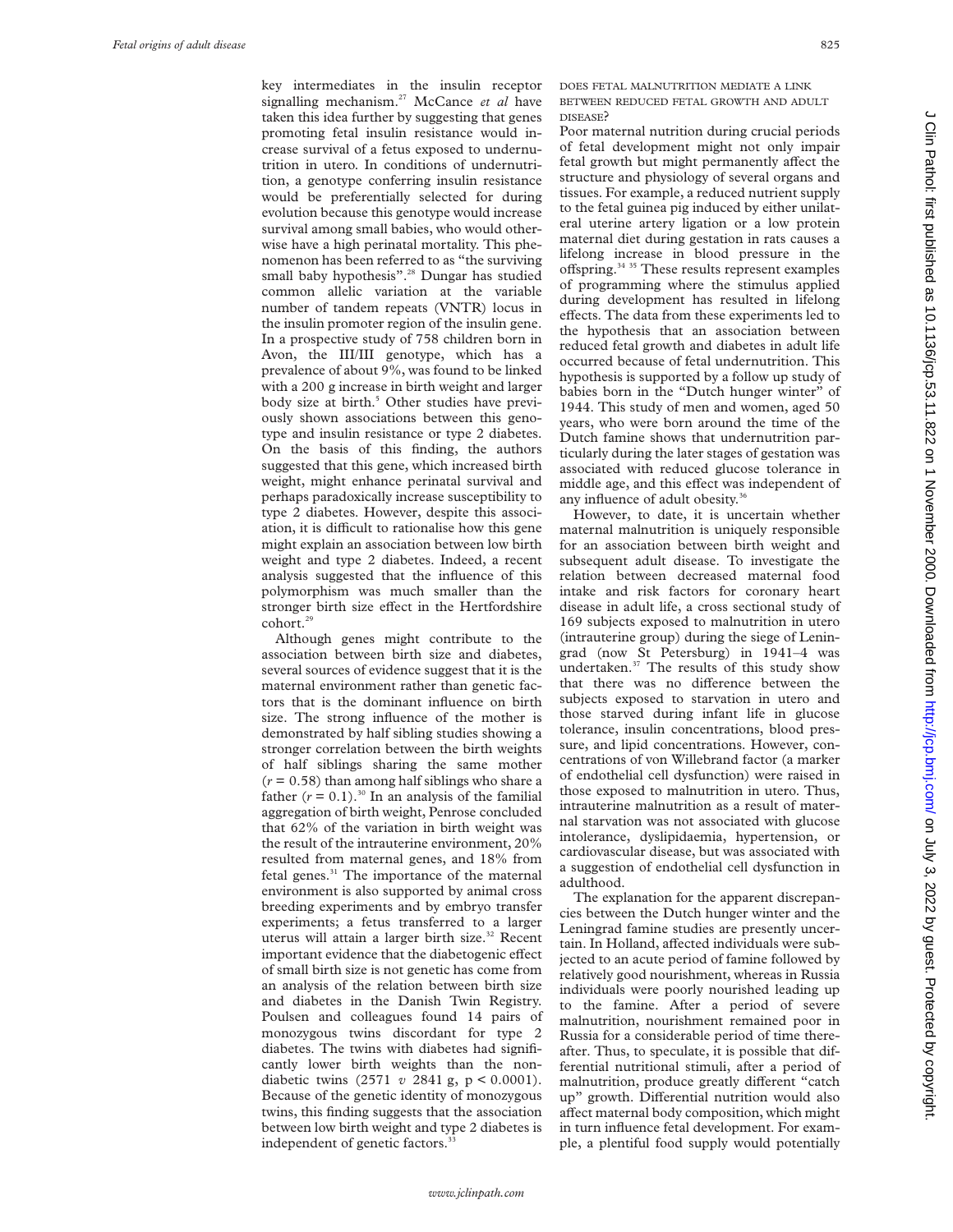produce overweight mothers who would be more insulin resistant that lean mothers. Maternal insulin resistance might then have an adverse influence on growth and development of the fetus during pregnancy.

A wide variety of factors, apart from maternal malnutrition during pregnancy, can also cause undernourishment in the human fetus. These include poor maternal nutritional reserves, inadequate uterine blood flow, or defective placental transfer of nutrients. As a consequence of the operation of one or more of these factors, the nutrient demand of the fetus might exceed the nutrient supply, with detrimental consequences for fetal growth and development.

To date, it is not clear how fetal undernutrition could result in adverse metabolic and physiological changes leading to adult disease. However, considerable evidence supports the notion that components of the diet are important regulators of gene expression and might therefore be important mediators of alterations in fetal growth and development. It has recently been shown that nutritional manipulation of the diet with fatty acids can have effects on activation of nuclear receptors that powerfully regulate gene expression. For example, certain fatty acids are ligand activators of nuclear protein peroxisomal proliferator activated receptors (PPARs). These nuclear receptors bind to a region within the promoter regions of genes involved in lipid metabolism and consequently are able to promote or repress the expression of many different genes.<sup>38</sup>

In support of the notion that manipulation of the diet can powerfully modulate gene expression, we have shown that manipulation of the dietary carbohydrate to protein ratio alters fibrinogen gene expression using a reproducible reverse transcriptase polymerase chain reaction technique. In rats exposed to an isocaloric increase in the ratio of dietary carbohydrate to protein from weaning until adulthood, there was reduced expression of the three fibrinogen genes in rat liver and a parallel change in plasma fibrinogen concentration.<sup>39</sup>

Fetal exposure to maternal undernutrition might influence the growth and differentiation of tissues in the fetus. Recent experiments in a rat model of altered maternal nutrition show that a maternal low protein diet might permanently alter the function (and perhaps structure) of the developing fetal liver. The activities of glucokinase and glutamine synthase associated with the anabolic perivenous zone of the liver are reduced, whereas catabolic, periportally situated enzymes such as phosphoenolpyruvate carboxykinase and carbamyl phosphate synthetase are increased. Because hepatic glucose production is periportal, the liver might develop to favour production rather than the utilisation of glucose.<sup>4</sup>

We have shown that both left and right liver lobes might be differentially affected by maternal malnutrition. Using the same dietary manipulation in the pregnant rat dam as above, we showed that differentially reduced fibrinogen gene expression occurred in the left liver lobe compared with the right liver lobe.<sup>41</sup> We suggest that any effect of maternal nutritional stimuli on development of the fetal liver may also be modulated by the unique fetal liver blood supply. The fetal hepatic circulation is different from that of adults because of the presence of the ductus venosus, which closes shortly after birth in humans (and also in rats and sheep). Maternally derived nutrients reaching the fetal liver from the placenta are transported via the umbilical vein. The fetal left liver lobe receives a greater blood supply than the right lobe because a differential hepatic blood supply preferentially favours the left  $lobe.42$ 

Thus, these data suggest that the left fetal liver lobe normally receives a greater stimulus to development, imparted by the received supply of maternal nutrients, growth factors, and hormones. We speculate from the combined data that the left hepatic lobe might be more vulnerable to any alteration of received maternal stimuli during development.

The synthesis of long lived proteins might also be altered by fetal undernutrition. It has been shown that low birth weight is linked with reduced elasticity of major arterial conduits. Impaired synthesis of elastin laid down in utero and during early infancy might predispose to adult disease because the half life of elastin is extraordinarily long. It is suggested that the half life may be 40 years and, therefore, it is not inconceivable that impaired production or increased degradation of elastin within the vasculature would predispose to less compliant arteries and hypertension. 8

DOES A CHANGE IN EITHER HORMONAL AXES OR TISSUE RESPONSES TO SPECIFIC HORMONES LINK FETAL GROWTH WITH ADULT DISEASE?

The other type of mechanism by which reduced fetal growth could cause long term effects is by either altering the set point of hormonal axes that control growth and development or, alternatively, by changing the threshold response of the tissue to the hormonal stimulus. Although a considerable body of evidence has been produced to support the first of these suggestions, little if no published data exist investigating the second suggestion in humans.

Because the placenta is impermeable to many hormones, especially the polypeptide hormones and growth factors, the fetus and placenta form a substantially autonomous unit in endocrine terms. In response to undernutrition or other prenatal stressful stimuli, the fetus reduces insulin secretion and increases the concentrations of several hormones that modulate fetal and placental metabolism to increase fuel availability, redistribute blood flow, and alter the rate and pattern of fetal growth. Enhanced adrenal growth, together with raised cortisol values and an earlier prepartum rise in fetal plasma cortisol, are associated with increased concentrations of catecholamines and â-endorphins. The concentrations of other hormones or growth factors including thyroxine, insulin, and insulin-like growth factor I (IGF-I) might fall.<sup>43</sup> Many of these hormones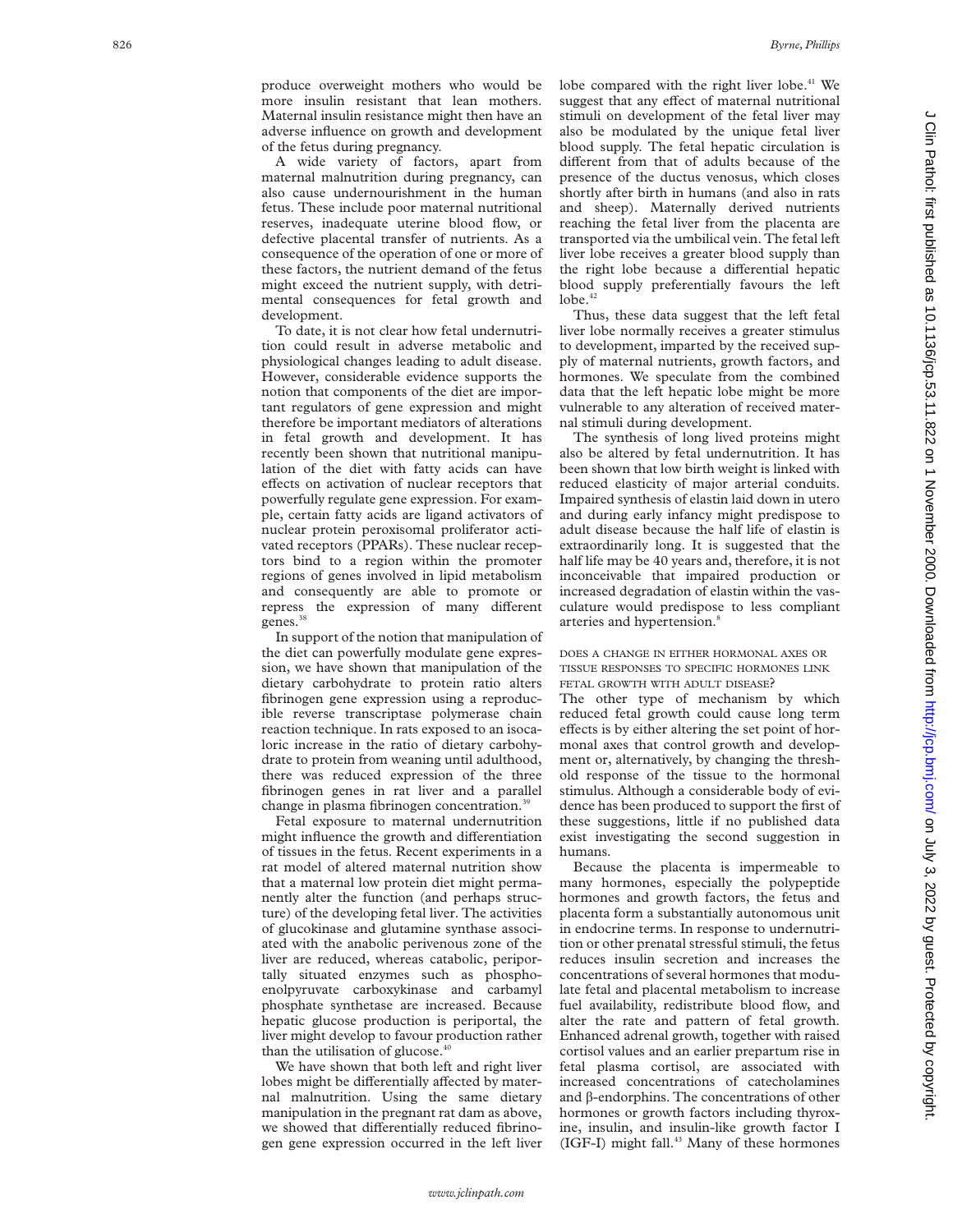have well characterised programming or imprinting effects, which occur during specific developmental windows and persist throughout life. Recent experimental studies suggest that the hypothalamic–pituitary–adrenal axis (HPA) might play a particularly important role. Animal experiments have shown that adverse influences in prenatal or early postnatal life permanently alter the biological and behavioural responses in the adult offspring by means of long term changes in the set point of central and peripheral tissue sensitivity to glucocorticoid hormone. Exposure of pregnant rats to a variety of stressors, including low protein diets, alcohol, physical restraint, or nonabortive maternal infections, has shown that the offspring have increased HPA activity, with increased stress induced corticosteroid secretion in adult life.<sup>44-47</sup> The effects of these stressors may be mediated by excessive fetal exposure to glucocorticoid hormone, resulting in persisting alterations in HPA activity. In support of this proposal, prenatal treatment of rats with dexamethasone or the use of carbenoxolone to inhibit placental and fetal 11â hydroxysteroid dehydrogenase increase fetal glucocorticoid exposure, leading to permanently increased activity of the HPA, with increased circulating basal and stress induced secretion of corticosterone.<sup>48 49</sup> This is probably effected in part by lifelong alterations in the numbers of glucocorticoid receptors in the hippocampus, which is an important site of negative feedback of the axis.<sup>50</sup> Because programmed increases in HPA activity in humans and consequent raised circulating cortisol concentrations could contribute to the pathogenesis of the metabolic syndrome and link the syndrome with low birth weight, we recently measured fasting cortisol concentrations in the 370 men who took part in the Hertfordshire study. Men who had low birth weight had high plasma cortisol concentrations, the concentrations falling progressively from 408 nmol/litre among men who weighed  $\leq 5.5$  lb at birth to 309 nmol/litre among those who weighed  $\geq 9.5$  lb.<sup>51</sup> Higher cortisol concentrations were related to higher systolic blood pressure and to higher fasting and two hour plasma glucose concentrations. We investigated a subset of the men and showed that those who were small at birth had increased adrenocortical responses to adrenocorticotrophin, suggesting that the increased cortisol secretion resulted from increased activity of the HPA.<sup>52</sup> These preliminary findings suggest that intrauterine programming of the HPA might play an important part in mediating the association between low birth weight and reduced glucose tolerance in adult life.

### **Conclusions**

There is now a considerable body of evidence to support an association between reduced birth weight and future adult type 2 diabetes, hypertension, and coronary artery disease in men. There is less information available for stroke and for women, and whether men and women have the same risk of developing these diseases on a background of altered fetal development is presently uncertain.

Few studies have access to other measurements of fetal growth apart from birth weight and, unfortunately, birth weight is only a crude proxy measure of fetal growth and development. More detailed information is needed to determine whether thinness or stunting are more informative parameters. To date, an explanation for the association between altered patterns of fetal growth and programmed development of adult disease remains elusive. The bulk of evidence suggests that the pathogenesis of atherosclerotic vascular disease and related disorders, such as the metabolic syndrome and/or type 2 diabetes, is influenced by factors occurring in utero. Animal evidence supports the notion that maternal nutrition might be able to programme adult metabolism, although whether altered maternal nutrition programmes diseases such as type 2 diabetes and atherosclerotic vascular disease is not known. At present, the available data do not support a detrimental role for a particular maternal nutritional excess or deficiency and more research is needed. We suggest that it is essential to investigate the impact of specific nutrients to modulate gene expression and then to study their potential to influence fetal growth and development.

An increasing body of evidence suggests that alterations in the set point of major hormonal axes controlling growth and development, particularly the HPA, may be an important mechanism linking fetal development to future adult disease. Although these early changes might determine susceptibility, additional factors such as obesity, ageing, and physical inactivity, that act to increase insulin resistance, must also play a part in determining the time, onset, and severity of disease.

We suggest that an understanding of the mechanisms regulating fetal development is important because an improved understanding of these mechanisms will emphasise new approaches to prevent diseases such as atherosclerotic vascular disease and type 2 diabetes. Assuming that fetal development can be better optimised, there is then the potential to reduce the escalating impact of type 2 diabetes and atherosclerotic vascular disease.

- 1 Barker DJ. *Mothers, babies and health in later life*. Edinburgh: Churchill Livingstone, 1998.
- 2 Rich-Edwards JW, Stampfer MJ, Manson JE, *et al*. Birth weight and risk of cardiovascular disease in a cohort of women followed up since 1976. *BMJ* 1997;**315**:396–400.
- 3 Stein CE, Fall CH, Kumaran K, *et al*. Fetal growth and coronary artery disease in South India. *Lancet* 1996;**348**: 1269–73.
- 4 Leon DA, Koupilova I, Lithell HO, *et al*. Failure to realise growth potential in utero and adult obesity in relation to blood pressure in 50 year old Swedish men. *BMJ* 1996;**312**:401–6.
- 5 Dunger DB, Ong KK, Huxtable SJ, *et al*. Association of the INS VNTR with size at birth. *Nat Genet* 1998;**19**:98–100.
- 6 Barker DJ, Winter PD, Osmond C, *et al*. Weight in infancy and death from ischaemic heart disease. *Lancet* 1989;**ii**: 577–80.
- 7 Barker DJ, Godfrey KM, Osmond C, *et al*. The relation of fetal length, ponderal index, and head circumference to blood pressure and the risk of hypertension in adult life. *Paediatr Perinat Epidemiol* 1992;**6**:35–44.
- 8 Martyn CN, Barker DJP, Osmond C. Mother's pelvic size, fetal growth, and death from stroke and coronary artery disease in men in the UK. *Lancet* 1996;**348**:1264–8.